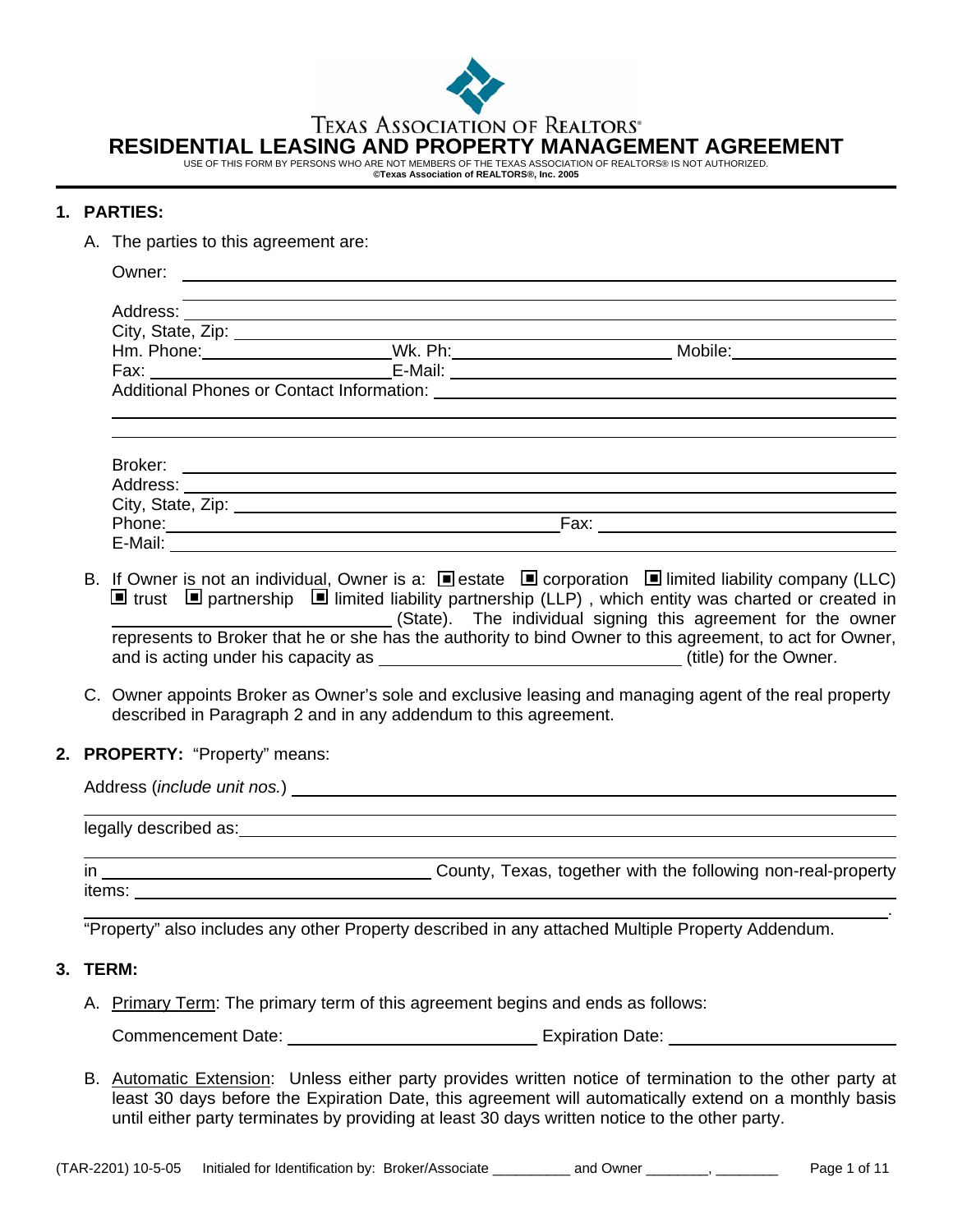C. Effective Services: If Broker determines that Broker cannot continue to effectively provide leasing and management services to Owner for any reason at any time during this agreement Broker may terminate this agreement by providing at least 30 days written notice to Owner.

# **4. AUTHORITY OF BROKER:**

- A. Leasing and Management Authority: Owner grants to Broker the following authority which Broker may exercise when and to the extent Broker determines to be in Owner's interest:
	- (1) advertise the Property for lease at Owner's expense by means and methods that Broker determines are reasonably competitive, including but not limited to creating and placing advertisements with interior and exterior photographic and audio-visual images of the Property and related information in any media and the Internet;
	- (2) place "For Lease" signs or other signs on the Property in accordance with applicable laws, regulations, ordinances, restrictions, and owners' association rules;
	- (3) remove all other signs offering the Property for sale or lease;
	- (4) submit the Property as a listing with one or more Multiple Listing Services (MLS) at any time the Property is marketed for lease and to change or terminate such listings;
	- (5) authorize other brokers, their associates, inspectors, appraisers, and contractors to access the Property at reasonable times for purposes contemplated by this agreement and to lend keys and disclose security codes to such persons to enter the Property;
	- (6) duplicate keys and access devices, at Owner's expense, to facilitate convenient and efficient showings of the Property and to lease the Property;
	- (7) place a keybox on the Property;
	- (8) employ scheduling companies to schedule showings by other brokers at any time the Property is marketed for lease;
	- (9) verify information and references in rental applications from prospective tenants;
	- (10) negotiate and execute leases on Owner's behalf for the Property at market rates and on competitively reasonable terms for initial terms of not less than wicker months and not more than **contrary months and in accordance with any instructions in Paragraph 20;**
	- (11) negotiate and execute any amendments, extensions, or renewals to any leases for the Property on Owner's behalf;
	- (12) terminate leases for the Property, negotiate lease terminations, and serve notices of termination;
	- (13) collect and deposit for Owner rents, security deposits, and other funds related to the Property in a trust account and pay from that account: (a) any compensation and reimbursements due Broker under this agreement; and (b) other persons as this agreement may authorize.
	- (14) account for security deposits that Broker holds in trust to any tenants in the Property in accordance with applicable law and any lease of the Property and make deductions from the deposits in accordance with the lease and applicable law;
	- (15) collect administrative charges including but not limited to, application fees, returned check fees, and late charges from tenants in the Property or from prospective tenants;
	- (16) institute and prosecute, at Owner's expense, actions to: (a) evict tenants in the Property; (b) recover possession of the Property; or (c) recover lost rent and other damages;
	- (17) settle, compromise, or withdraw any action described in Paragraph 4A(16);
	- (18) negotiate and make reasonable concessions to tenants or former tenants in the Property;
	- (19) report payment histories of tenants in the Property to consumer reporting agencies;
	- (20) obtain information from any holder of a note secured by a lien on the Property and any insurance company insuring all or part of the Property;
	- (21) hire contractors to repair, maintain, redecorate, or alter the Property provided that Broker does not expend more than \$ for any single repair, maintenance item, redecoration, or alteration without Owner's consent;
	- (22) hire contractors to make emergency repairs to the Property without regard to the expense limita-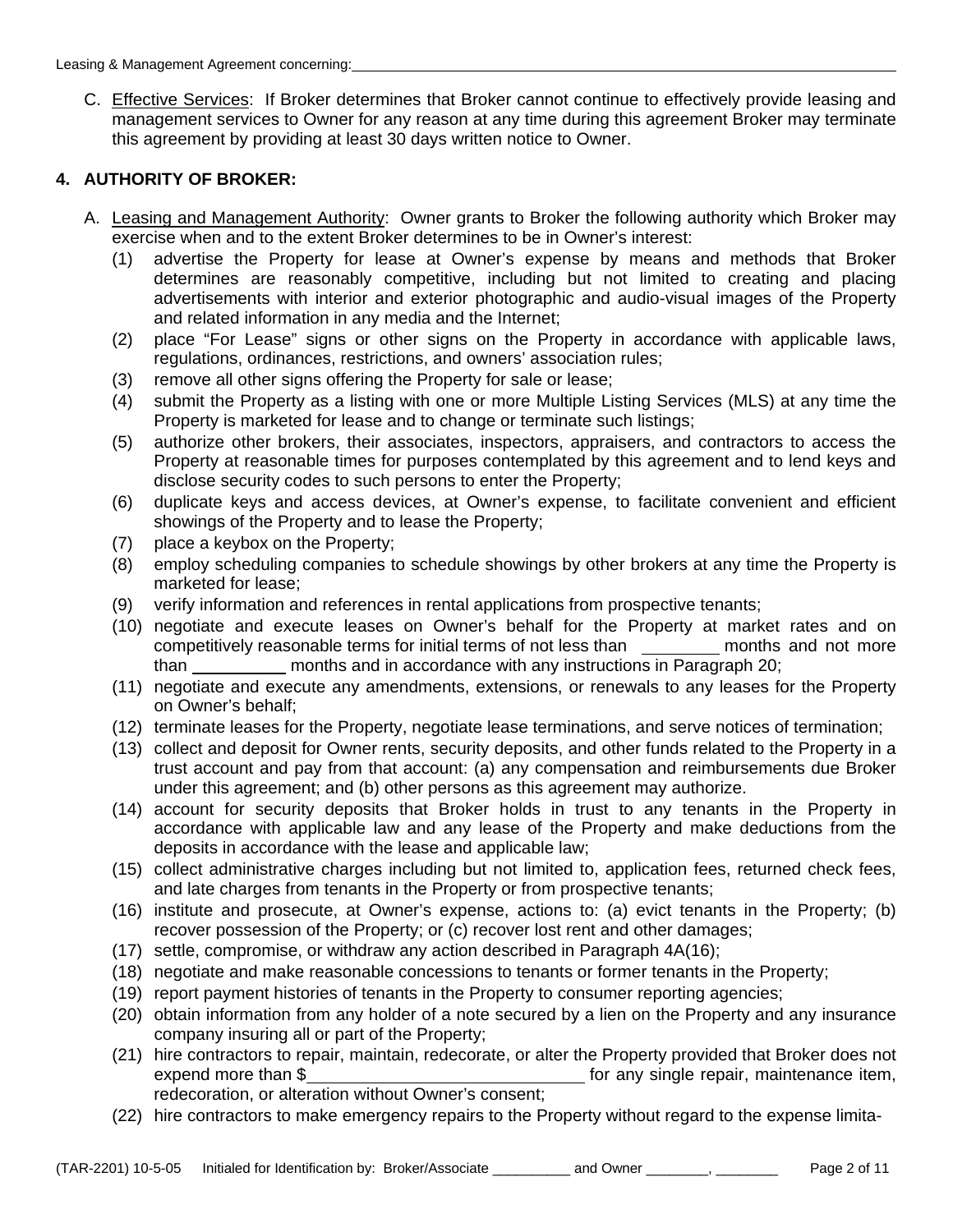tion in Paragraph 4A(21) that Broker determines are necessary to protect the Property or the health or safety of an ordinary tenant;

- (23) contract, at Owner's expense, for utilities and maintenance to the Property during times that the Property is vacant, including but not limited to, electricity, gas, water, alarm monitoring, cleaning, pool and spa maintenance, yard maintenance, and other regularly recurring expenses that Broker determines are reasonable to maintain and care for the Property; and
- (24) perform other necessary services related to the leasing and management of the Property.
- B. Record Keeping: Broker will:
	- (1) maintain accurate records related to the Property and retain such records for not less than 4 years;
	- (2) file reports with the Internal Revenue Service related to funds received on behalf of Owner under this agreement (for example, Form 1099); and
	- (3) remit, each month, the following items to Owner at the address specified in Paragraph 1: (a) funds collected by Broker for Owner under this agreement, less authorized deductions; and (b) a statement of receipts, disbursements, and charges. Owner may instruct Broker in writing to remit the items to another person or address.
- C. Security Deposits:
	- (1) During this agreement, Broker will maintain security deposits received from tenants in a trust account and will account to the tenants for the security deposits in accordance with the leases for the Property.
	- (2) After this agreement ends, Broker will deliver to Owner or the Owner's designee the security deposit held by Broker under an effective lease of the Property, less deductions authorized by this agreement, and will send written notice to the tenant that states:
		- (a) that this agreement has ended;
		- (b) the exact dollar amount of the security deposit;
		- (c) the contact information for the Owner or the Owner's designee; and
		- (d) that Owner is responsible for accounting for and returning the tenant's security deposit.
	- (3) If Broker complies with this Paragraph 4C, Owner will indemnify Broker from any claim or loss from a tenant for the return of a security deposit. This Paragraph 4C survives termination of this agreement.
- D. Performance Standard: Broker will:
	- (1) use reasonable care when exercising Broker's authority and performing under this agreement; and
	- (2) exercise discretion when performing under this agreement in a manner that Broker believes to be in Owner's interest, provided that Broker will treat any tenant honestly and fairly.
- E. Deductions and Offset: Broker may disburse from any funds Broker holds in a trust account for Owner:
	- (1) any compensation due Broker under this agreement;
	- (2) any funds Broker is authorized to expend under this agreement; and
	- (3) any reimbursement Broker is entitled to receive under this agreement.
- F. Insurance and Attorneys:
	- (1) Broker may not file a claim for a casualty loss with the carrier insuring the Property. Broker may communicate with the carrier to facilitate the processing of any claim Owner may file or other matters that Owner instructs Broker to communicate to the carrier.
	- (2) Broker may not directly or indirectly employ or pay a lawyer to represent Owner. Broker may communicate with Owner's attorney in accordance with Owner's instructions.
- G. Information about Trust Accounts, MLS, and Keybox:
	- (1) Trust Accounts: A trust account must be separate from Broker's operating account and must be designated as a trust, property management, or escrow account or other similar name. Broker may maintain one trust account for all properties Broker leases and manages for others.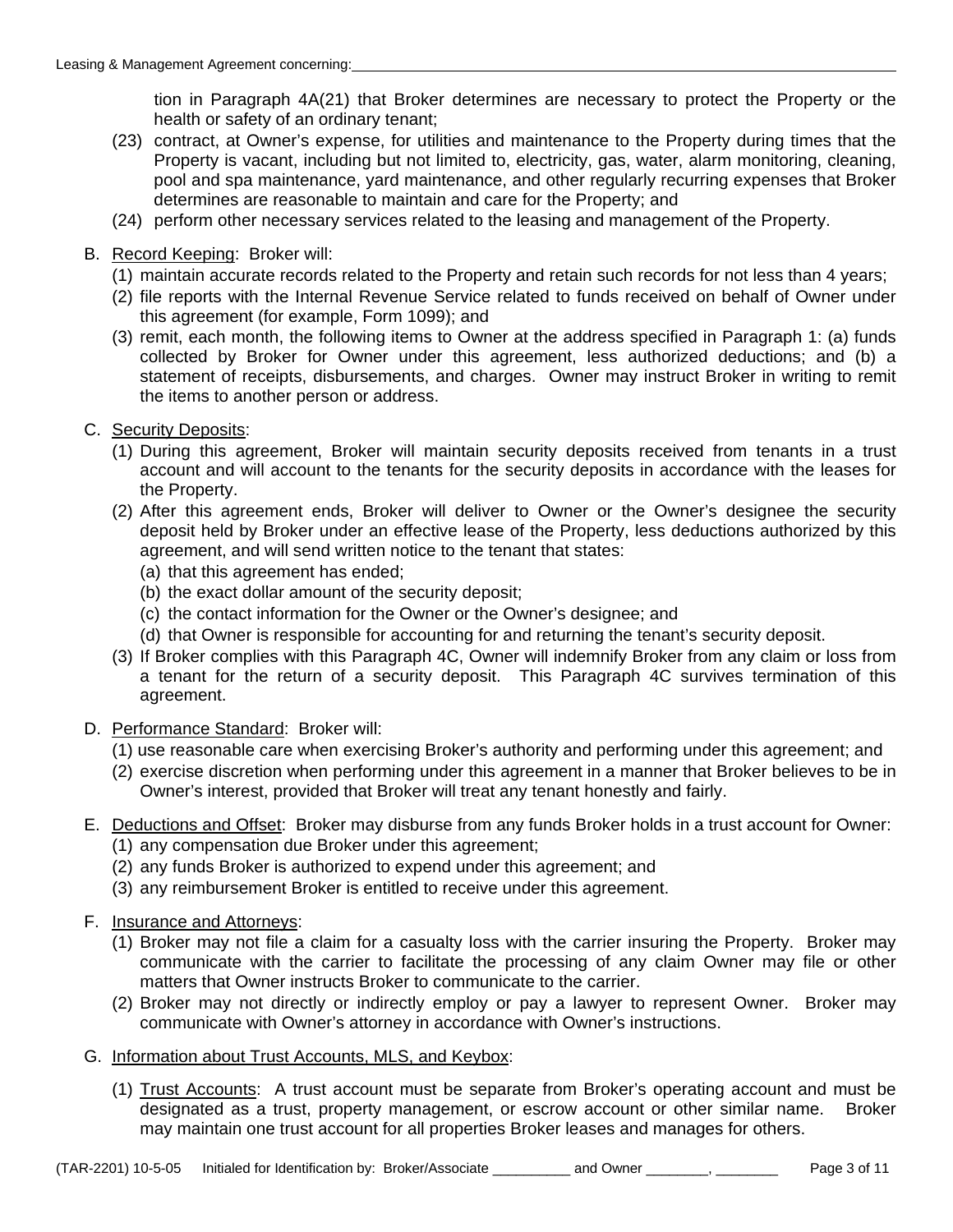- (2) MLS: MLS rules require Broker to accurately and timely submit all information the MLS requires for participation including leased data. Subscribers to the MLS may use the information for market evaluation or appraisal purposes. Subscribers are other brokers and other real estate professionals such as appraisers and may include the appraisal district. Any information filed with the MLS becomes the property of the MLS for all purposes. *Submission of information to MLS ensures that persons who use and benefit from the MLS also contribute information.*
- (3) Keybox: A keybox is a locked container placed on the Property that holds a key to the Property. A keybox makes it more convenient for brokers, their associates, inspectors, appraisers, and contractors to show, inspect, or repair the Property. The keybox is opened by a special combination, key, or programmed device, so that authorized persons may enter the Property. Using a keybox will probably increase the number of showings, but involves risks (for example, unauthorized entry, theft, property damage, or personal injury). *Neither the Association of REALTORS® nor MLS requires the use of a keybox.*
- **5. LEGAL COMPLIANCE:** The parties will comply with all obligations, duties, and responsibilities under the Texas Property Code, fair housing laws, and any other statute, administrative rule, ordinance, or restrictive covenant applicable to the use, leasing, management, or care of the Property.
- **6. RESERVES:** Upon execution of this agreement, Owner will deposit the following amount with Broker to be held in a trust account as a reserve for Owner: \$ or Properties managed by Broker under this agreement. Broker may, at Broker's discretion, use the reserve to pay any expense related to the leasing and management of the Property(ies) (including but not limited to Broker's fees). If the balance of the reserve becomes less than the amount stated, at any time, Broker may: (a) deduct an amount that will bring the balance to the amount stated from any subsequent rent received on behalf of Owner and deposit the amount into the reserve; or (b) notify Owner that Owner must promptly deposit additional funds with Broker to bring the balance to the amount stated.
- **7. ADVANCES:** Owner will, in advance, provide Broker all funds necessary for the leasing and management of the Property. Broker is not obligated to advance any money to Owner or to any other person.

## **8. OWNER'S REPRESENTATIONS:**

#### A. General:

- (1) Except as disclosed in Paragraph 20, Owner represents that:
	- (a) Owner has fee simple title to and peaceable possession of the Property and all its improvements and fixtures, unless rented, and the legal capacity to lease the Property;
	- (b) Owner is not bound by: (i) another agreement with another broker for the sale, exchange, lease, or management of the Property that is or will be in effect during this agreement; or (ii) an agreement or covenant that prohibits owner from leasing the property;
	- (c) no person or entity has any right to purchase, lease, or acquire the Property by an option, right of refusal, or other agreement;
	- (d) Owner is not delinquent in the payment of any property taxes, owners' association fees, property insurance, mortgage, or any encumbrance on or affecting the Property;
	- (e) the Property is not subject to the jurisdiction of any court;
	- (f) the optional user fees for the use of common areas (for example, pool or tennis courts) in the Property's subdivision are: ; and
- (g) all information related to the Property that Owner provides to Broker is true and correct to the best of Owner's knowledge.
	- (2) Broker may disclose to a tenant or to a prospective tenant any information related to the representations made in this Paragraph 8.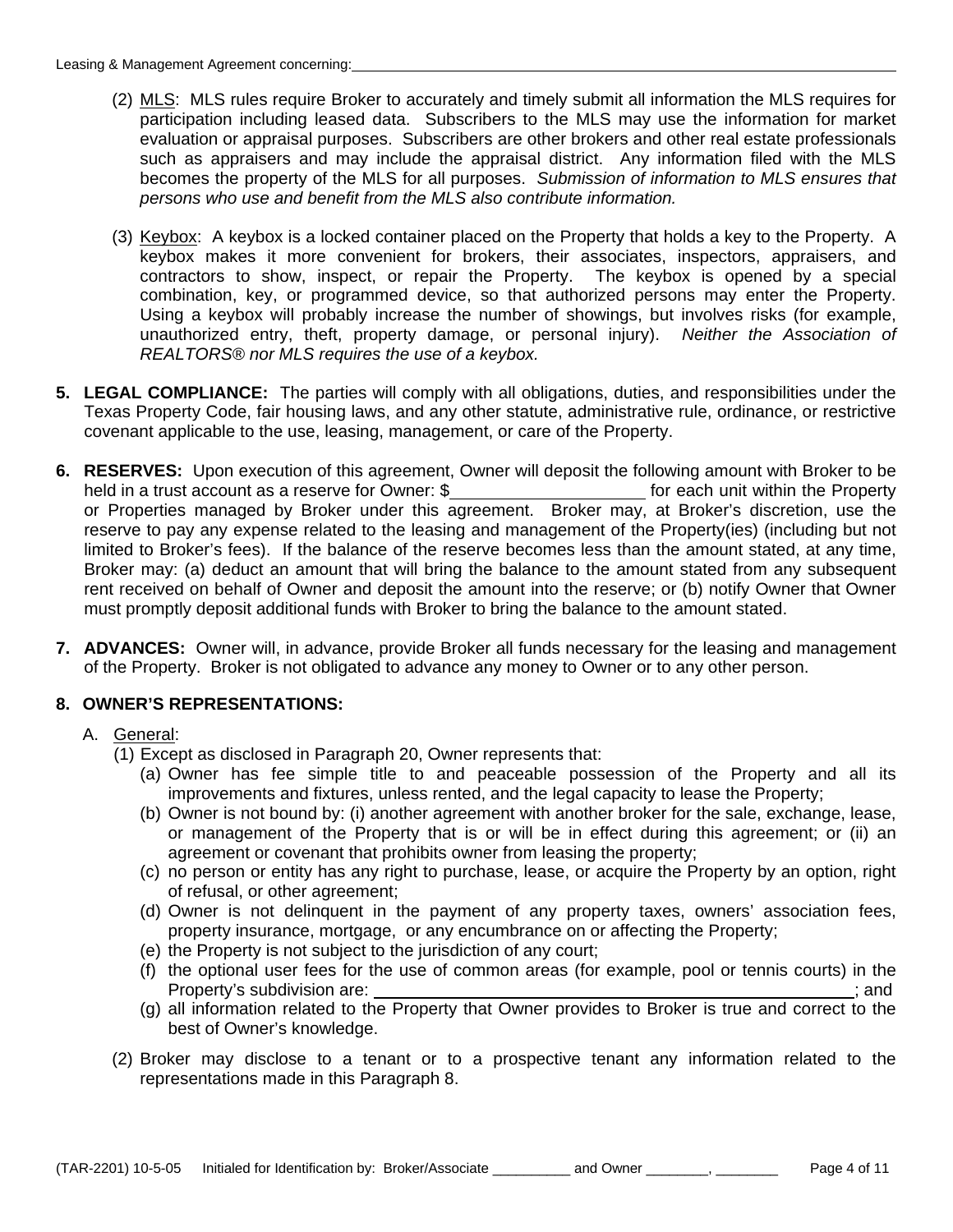$\overline{a}$ 

- B. Property Condition: Owner and Broker are obligated under law to disclose to a tenant or to a prospective tenant any known condition that materially and adversely affects the health or safety of an ordinary tenant. Owner is obligated under the Property Code to repair any such condition for a tenant. Owner represents that:
	- (1) any pool or spa and any required enclosures, fences, gates, and latches comply with all applicable laws and ordinances; and
	- (2) Owner is not aware of a condition concerning the Property that materially affects the health or safety of an ordinary tenant, except as stated below, in this agreement, or in any addendum:

<u>. Andre de la contrada de la contrada de la contrada de la contrada de la contrada de la contrada de la contra</u>

- C. Lead-Based Paint: If the Property was built before 1978, Owner will complete and attach to this agreement an addendum regarding lead-based paint and lead-based paint hazards that will be made part of any lease of the Property. If the Property was built before 1978, federal law requires the Owner (before a tenant is obligated under a lease) to: (1) provide the tenant with the federally approved pamphlet on lead poisoning prevention; (2) disclose the presence of any known lead-based paint or hazards in the Property; and (3) deliver all records and reports to the tenant related to such paint or hazards.
- **9. OWNER'S COOPERATION:** Owner agrees to:
	- A. cooperate with Broker to facilitate the showing, marketing, and lease of the Property;
	- B. not rent or lease the Property to anyone without Broker's prior written approval;
	- C. not negotiate with any prospective tenant who might contact Owner directly, but refer all prospective tenants to Broker;
	- D. not deal with or negotiate with any tenant in the Property concerning any matter related to the management or leasing of the Property but refer all such dealings to Broker;
	- E. not enter into a listing agreement or property management agreement with another broker for the rental, leasing, or management of the Property to become effective during this agreement;
	- F. provide Broker with copies of any existing leases or rental agreements related to the Property;
	- G. provide Broker with keys and access devices to the Property;
	- H. provide Broker with copies of all warranties related to the Property or any item in the Property;
	- I. tender to Broker any security deposits paid by any existing tenants in the Property;
	- J. complete any disclosures or notices required by law or a lease of the Property;
	- K. amend applicable notices and disclosures if any material change occurs during this agreement; and
	- L. notify Broker if Owner becomes delinquent in the payment of: (1) any mortgage or other encumbrance secured by the Property; (2) property taxes; (3) property insurance; or (4) owners' association fees.

#### **10. INSURANCE:**

- A. At all times during this agreement, Owner must maintain in effect:
	- (1) a public liability insurance policy that names Broker as a co-insured or additional insured and covers losses related to the Property in an amount of not less than \$ on an occurrence basis; and
	- (2) an insurance policy for the Property in an amount equal to the reasonable replacement cost of the Property's improvements and that contains endorsements which contemplate the leasing of the Property with vacancies between lease terms.
- B. Not later than the 15th day after the Commencement Date, Owner must deliver to Broker copies of certificates of insurance evidencing the coverage required under Paragraph 10A. If the coverage changes at any time during this agreement, Owner must deliver to Broker a copy of the insurance certificate evidencing the change not later than 10 days after the change.
- C. If Owner fails to comply with Paragraphs 10A or 10B, Broker may: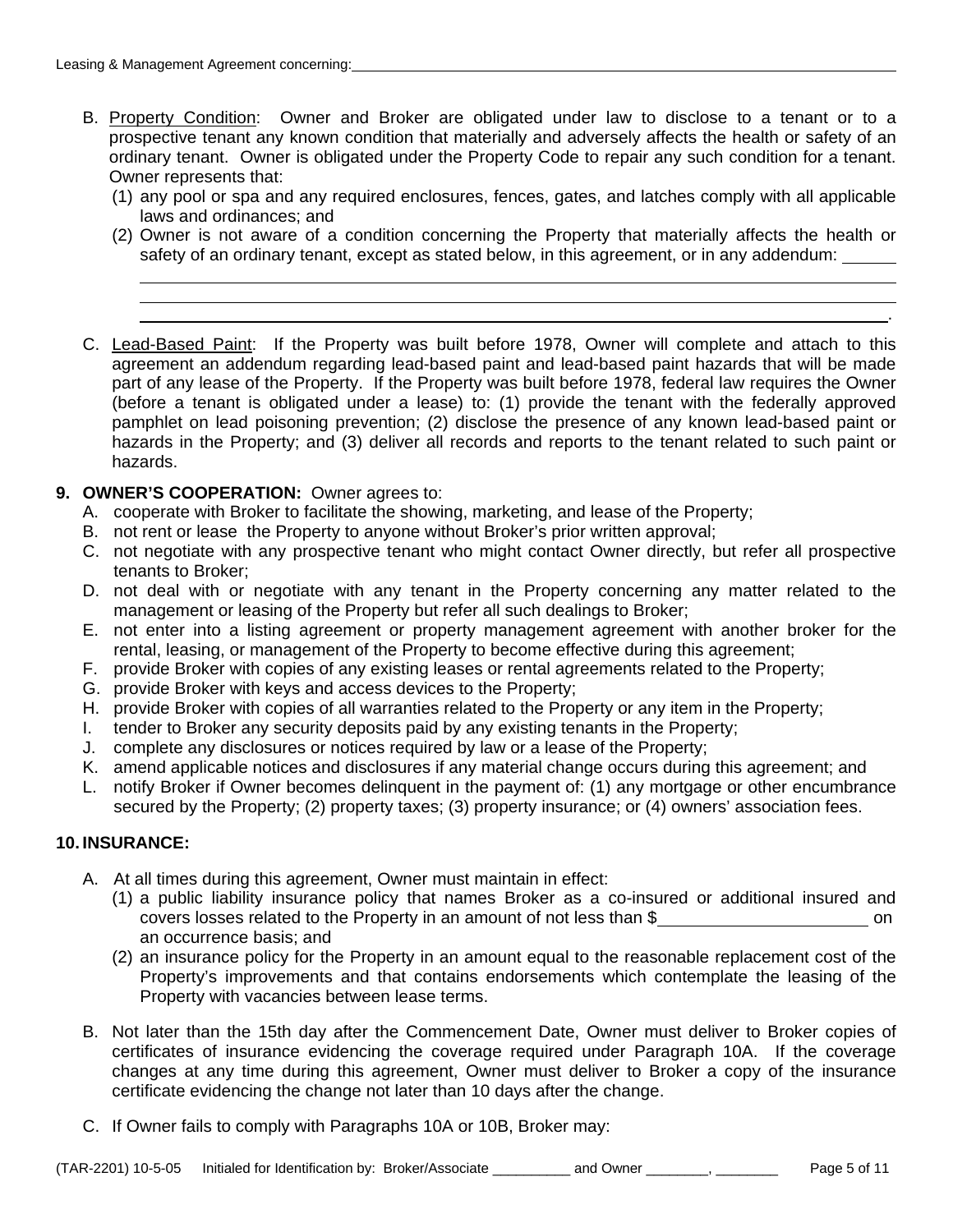- (1) purchase insurance that will provide Broker the same coverage as the required insurance under Paragraph 10A(1) and Owner must promptly reimburse Broker for such expense; or
- (2) exercise Broker's remedies under Paragraph 17.
- **11. BROKER'S FEES:** All fees to Broker under this agreement are payable in

County, Texas. This Paragraph 11 survives termination or expiration of this agreement with regard to fees earned during this agreement which are not payable until after its termination. Broker may deduct any fees under this Paragraph 11 from any funds Broker holds in trust for Owner. If more than one property or unit is made part of and subject to this agreement, each of the provisions below will apply to each property or unit separately.

|                                           | □ A. Management Fees: Each month Owner will pay Broker the greater of \$ | (minimum |
|-------------------------------------------|--------------------------------------------------------------------------|----------|
| management fee) or: (Check one box only.) |                                                                          |          |

- $(1)$   $(2)$  % of the gross monthly rents collected that month.
	-

 $\Box$  (2)  $\Box$ 

 A vacancy in the Property or failure by a tenant to pay rent does not excuse payment of the minimum management fee. Management fees under this Paragraph 11A are earned daily and are payable not later than the last day of each month.

- □ B. Leasing Fees for New Tenancies: Each time the Property is leased to a new tenant, Owner will pay Broker a leasing fee equal to: *(Check one box only.)* 
	- $\Box$  (1) \_\_\_\_\_% of one full month's rent to be paid under the lease.
	- $\Box$  (2)  $\Box$ % of the gross rents to be paid under the lease.

 $\Box$  (3)  $\Box$ 

The leasing fees under this Paragraph 11B are earned and payable at the time the lease is executed.

- C. Renewal or Extension Fees: Each time a tenant in the Property renews or extends a lease, Owner will pay Broker a renewal or extension fee equal to: *(Check one box only.)* 
	- $\Box$  (1)  $\Box$  % of one full month's rent to be paid under the renewal or extension.
	- $\Box$  (2)  $\Box$  % of the gross rents to be paid under the renewal or extension.
	- $\Box$  (3)  $\Box$

 The renewal or extension fees under this Paragraph 11C are earned and payable at the time the renewal or extension is effective. For the purposes of this paragraph, a new lease for the same Property with the same tenant then occupying the Property is an extension or renewal. This Paragraph 11C does not apply to month-to-month renewals or month-to-month extensions.

- D. Service Fees: Each time Broker arranges for the Property to be repaired, maintained, redecorated, or altered as permitted by this agreement, Owner will pay Broker a service fee equal to: *(Check one box only.)* 
	- $\Box$  (1)  $\angle$  % of the total cost of each repair, maintenance, alteration, or redecoration.
	- (2) .

 The service fees under this Paragraph 11D are earned at the time the repair, maintenance, redecoration, or alteration is made and are payable upon Owner's receipt of Broker's invoice.

- E. Interest on Trust Accounts: Any trust account Broker maintains under this agreement may be an interest-bearing or income producing account. Broker may retain any interest or income from such account as compensation under this agreement. Broker will remove any interest or income payable under this Paragraph 11E from the trust account not later than the 30th day after the interest or income is paid.
- $\Box$  F. Administrative Fees: If Broker collects administrative charges from tenants or prospective tenants, including but not limited to, application fees, returned check fees, or late charges (as authorized under Paragraph 4A), Broker will retain such fees as compensation under this agreement. The administrative fees under this Paragraph 11F are earned and payable at the time Broker collects such fees.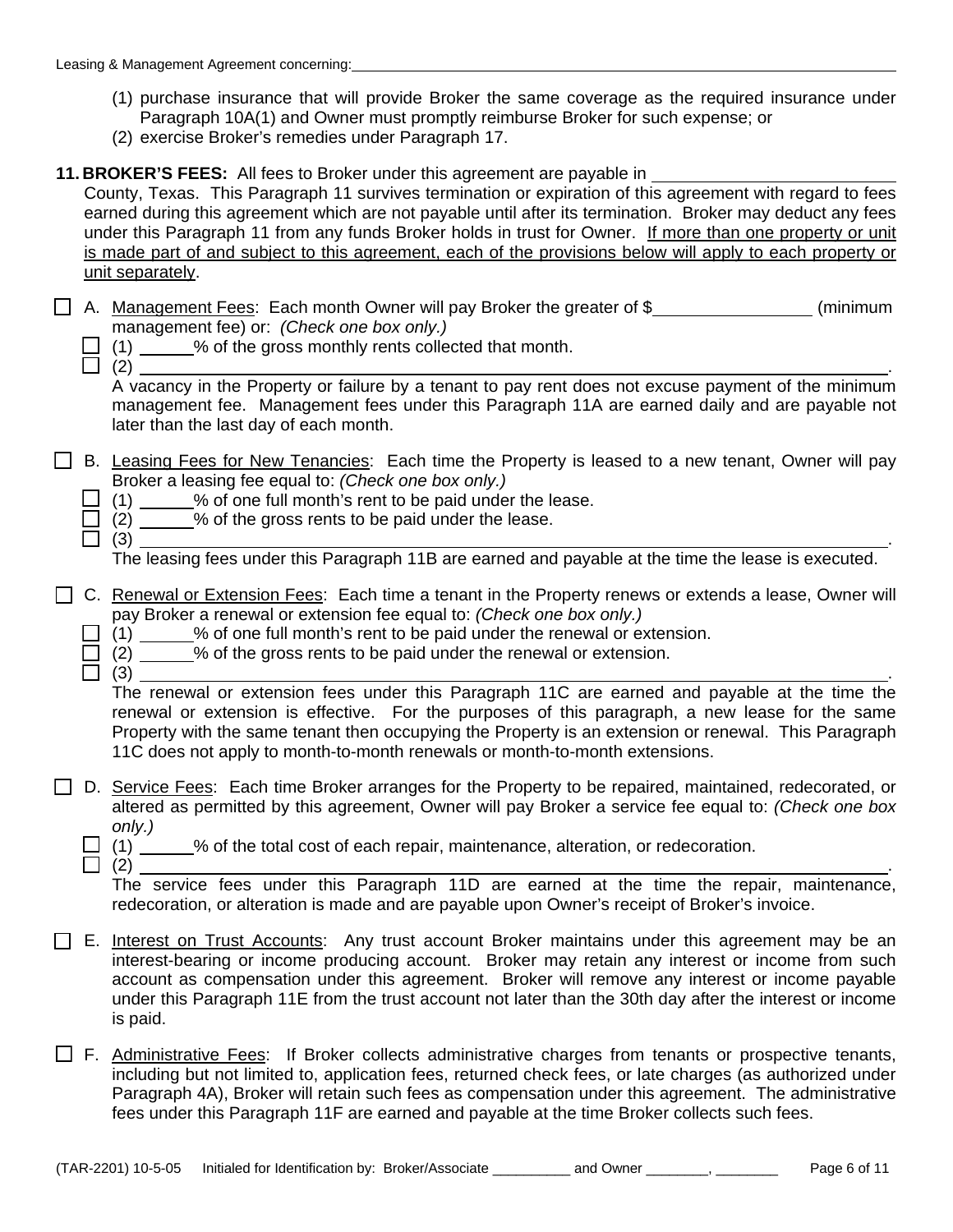- □ G. Fees Related to Insurance and Legal Matters: If Owner requests or instructs Broker to coordinate or communicate with any insurance carrier regarding any casualty to or on the Property or if Owner requests or instructs Broker to appear in any legal proceeding or deposition related to the Property (including, but not limited to, evictions, tenant disputes, security deposit disputes, and suits for damages), Owner will pay Broker \$\_\_\_\_\_\_\_\_\_\_\_\_\_\_ per \_\_\_\_\_\_\_\_ for Broker's time expended in the such matters and in preparation of such matters. Fees under this Paragraph 11G are earned at the time the services are rendered and payable upon Owner's receipt of Broker's invoice.
- $\Box$  H. Fees in the Event of a Sale:
	- (1) Fee if a Tenant Purchases Property: If at any time during this agreement or within  $\sim$  days after it ends, Owner sells the Property to a tenant who occupied the Property during the term of this agreement, Owner will pay Broker a fee equal to: *(Check one box only.)*
	- $\Box$  (a) % of the sales price.
- $\Box$  (b)  $\Box$

 Fees under this Paragraph 11H(1) are earned at the time Owner agrees to sell the Property and are payable at the time the sale closes. Broker will waive any fees due under Paragraph 12 at the time the sale closes.

- (2) Fee if Buyer is Procured through Broker: If during this agreement, Owner agrees to sell the Property to a person other than a tenant who occupied the Property and Broker procures the buyer, directly or through another broker, Owner will pay Broker a fee equal to: *(Check one box only.)*
- $\Box$  (a) % of the sales price.
- $\Box$  (b)  $\Box$

 Fees under this Paragraph 11H(2) are earned at the time Owner agrees to sell the Property and are payable at the time the sale closes. Broker will waive any fees due under Paragraph 12 at the time the sale closes.

- (3) Sale Coordination Fees: If at any time during this agreement Owner agrees to sell the Property and Broker is not paid a fee under Paragraph 11H(1) or (2), Owner will pay Broker for Broker's time and services to coordinate showings, inspections, appraisals, repairs, and other related matters. Fees under this Paragraph 11H(3) are earned at the time such services are rendered and payable upon Owner's receipt of Broker's invoice.
- (4) Definition: "Sell" means to agree to sell, convey, transfer or exchange any interest in the Property whether by oral or written agreement or option.
- (5) Separate Listing Agreement Controls: If Owner sells the Property and pays Broker the fee under a separate written listing agreement between Owner and Broker: (a) this Paragraph 11H will not apply; and (b) Broker will waive any fees due under Paragraph 12 at the time the sale closes.

<u>. Andre de la contrada de la contrada de la contrada de la contrada de la contrada de la contrada de la contra</u>

I. Other:  $\overline{a}$ 

**12. FEES UPON TERMINATION:** At the time this agreement ends, Owner must pay Broker:

- A. all amounts due Broker under this agreement; and
- B. if the Property is leased to a tenant on the date this agreement ends and Owner terminates this agreement, an amount equal to the lesser of:

(a) the management fees that would accrue over the remainder of the term of the lease; or

(b) \$ .

If more than one property or unit is made part of and subject to this agreement, this paragraph applies only to those properties or units then leased and applies to each property or unit separately.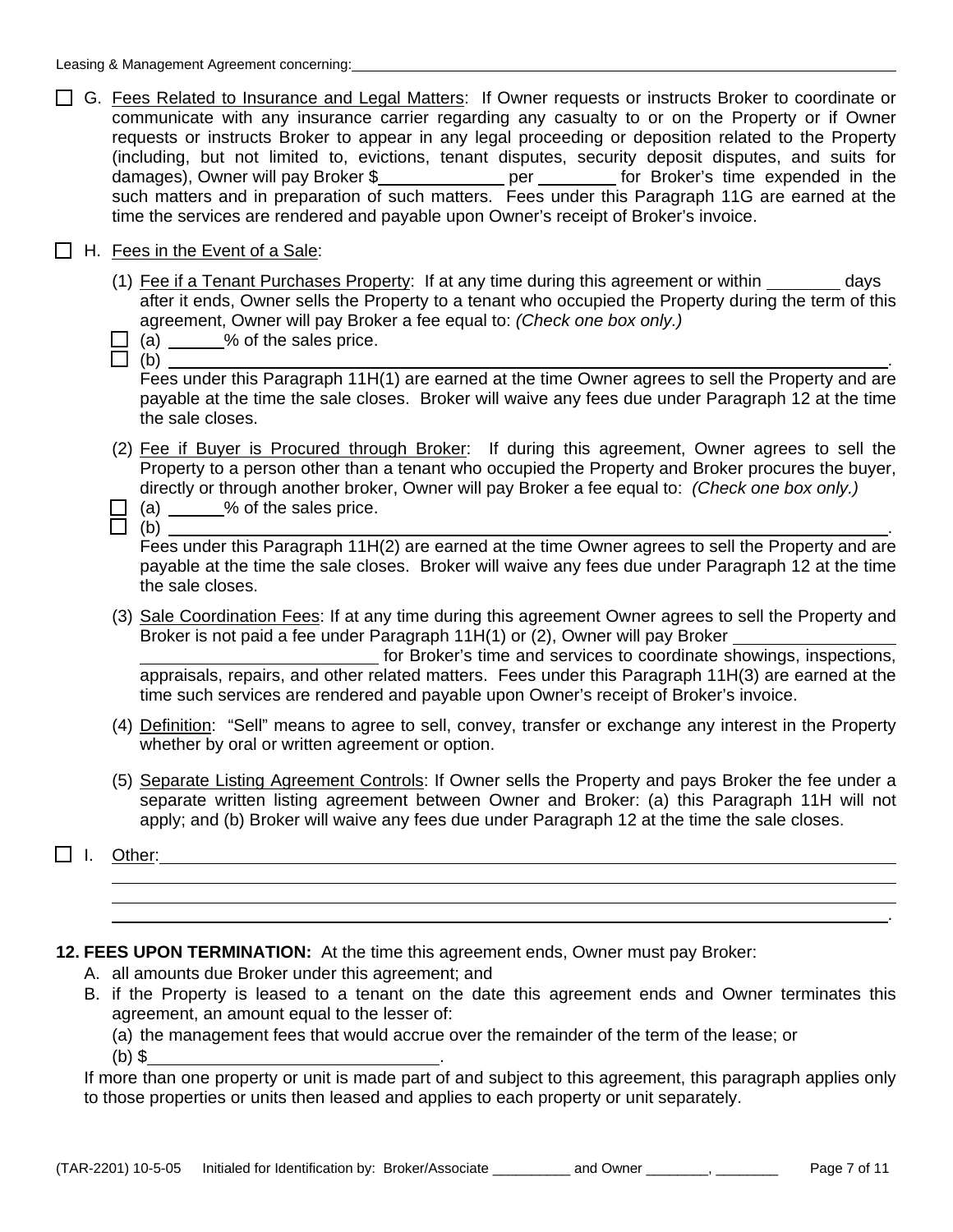- **13. EXPENSE REIMBURSEMENT:** Upon Owner's receipt of Broker's invoice, Owner will reimburse Broker the following expenses that are related to the leasing or management of the Property: (a) copy charges; (b) charges for long distance telephone calls or facsimile transmissions; (c) regular, express, or certified mail charges; (d) notary fees; (e) photos and videos; (f) reasonable travel expenses, including but not limited to mileage reimbursement (at the standard mileage rate published by the IRS), parking expenses, and tolls; and (g) any other expenditures Broker is authorized to make under this agreement for Owner or that Owner otherwise authorizes Broker to make for Owner.
- **14. FUNDS RECEIVED AFTER TERMINATION:** If Broker receives any funds on behalf of Owner after this agreement ends (for example, rent, damages, past due amounts, and others), Broker will deposit those funds in Broker's trust account and will: (a) pay \_\_\_\_\_% of the funds received to Broker as compensation for services (for example, research, accounting, communicating, and processing) rendered at that time; and (b) pay the balance of the funds to Owner. This provision survives termination of this agreement.
- **15. COOPERATION WITH OTHER BROKERS:** When the Property is marketed for lease, Broker will allow other brokers to show the Property to prospective tenants. If the other broker procures a tenant who leases the Property, Broker will offer to pay the other broker a fee out of the compensation Broker receives under Paragraph 11. As of the date this agreement is signed, Broker's policy is to offer other brokers the following amounts. Broker may change the amounts disclosed below without notice, provided that Broker will offer competitively reasonable amounts to other brokers.
	- A. MLS Participants: If the other broker is a participant in the MLS in which the listing is filed, Broker will offer to pay the other broker:
- (1) if the other broker represents the tenant *(complete only one)*: \_\_\_\_\_\_% of one month's rent to be paid under a lease;  $\_\_\_\%$  of all rents to be paid under a lease; or  $\frac{1}{2}$   $\_\_\_\_\_\_\_\_$ ; and
	- (2) if the other broker is a subagent *(complete only one)*: \_\_\_\_\_% of one month's rent to be paid under a lease;  $\frac{1}{2}$  of all rents to be paid under a lease; or \$
	- B. Non-MLS Brokers: If the other broker is not a participant in the MLS in which the listing is filed, Broker will offer to pay the other broker:
- (1) if the other broker represents the tenant *(complete only one)*: \_\_\_\_\_\_% of one month's rent to be paid under a lease;  $\_\_\_\%$  of all rents to be paid under a lease; or  $\frac{1}{2}$   $\_\_\_\_\_\_\_\_$ ; and
	- (2) if the other broker is a subagent *(complete only one)*: % of one month's rent to be paid under a lease;  $\frac{1}{2}$  % of all rents to be paid under a lease; or \$

## **16. LIABILITY AND INDEMNIFICATION:**

- **A. Broker is not responsible or liable in any manner for personal injury to any person or for loss or damage to any person's real or personal property resulting from any act or omission not caused by Broker's negligence, including but not limited to injuries or damages caused by:** 
	- **(1) other brokers, their associates, inspectors, appraisers, and contractors who are authorized to access the Property;**
	- **(2) acts of third parties (for example, vandalism, theft, or other criminal acts);**
	- **(3) freezing or leaking water pipes;**
	- **(4) a dangerous condition or environmental condition on the Property; or**
	- **(5) the Property's non-compliance with any law or ordinance.**
- **B. Broker is not responsible or liable in any manner for:** 
	- **(1) any late fees or other charges Owner incurs to any creditor caused by late or insufficient payments by any tenant in the Property; or**
	- **(2) damages to Owner caused by a tenant's breach of a lease.**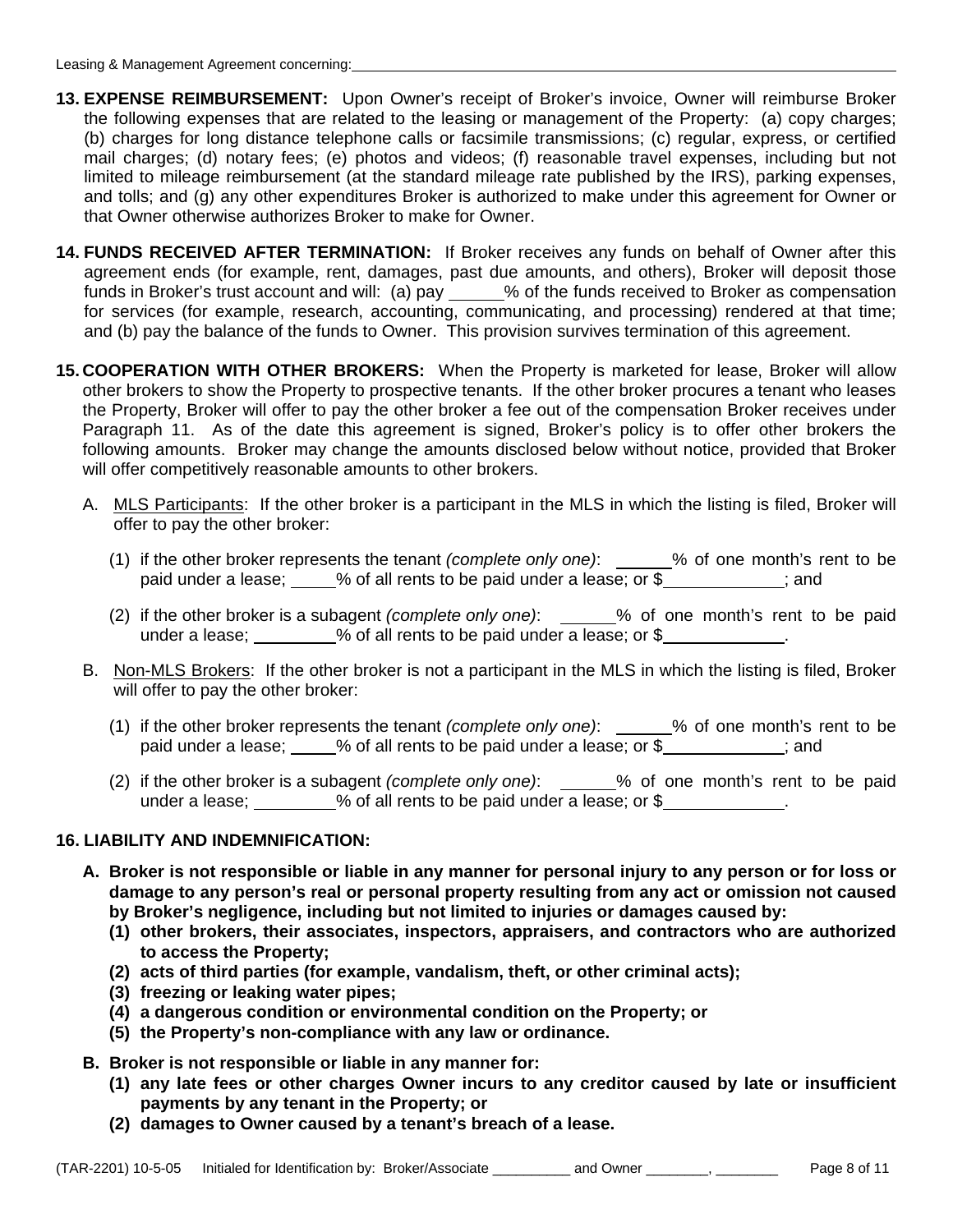- **C. Owner agrees to protect, defend, indemnify, and hold Broker harmless from any damage, costs, attorney's fees, and expenses that:**
	- **(1) are caused by Owner, negligently or otherwise;**
	- **(2) arise from Owner's failure to disclose any material or relevant information about the Property;**
	- **(3) are caused by Owner giving incorrect information to any person; or**
	- **(4) are related to the management of the Property and are not caused by Broker, negligently or otherwise.**
- **D. Owner is responsible and liable for all contracts and obligations related to the Property (for example, maintenance, service, repair and utility agreements) entered into before or during this agreement by Owner or by Broker under Broker's authority under this agreement. Owner agrees to hold Broker harmless from all claims related to any such contracts.**
- **17. DEFAULT**: A party is in default if the party fails to cure a breach within 10 days after receipt of written demand from the other party. If either party is in default, the non-defaulting party may: (a) terminate this agreement by providing at least 10 days written notice; (b) recover all amounts due to the non-defaulting party under this agreement; (c) recover reasonable collection costs and attorney's fees; and (d) exercise any other remedy available at law. Broker is also entitled to recover any compensation Broker would have been entitled to receive if Owner did not breach this agreement.
- **18. MEDIATION:** The parties agree to negotiate in good faith in an effort to resolve any dispute related to this agreement that may arise between the parties. If the dispute cannot be resolved by negotiation, the dispute will be submitted to mediation. The parties to the dispute will choose a mutually acceptable mediator and will share the cost of mediation equally.
- **19. ATTORNEY'S FEES:** If Owner or Broker is a prevailing party in any legal proceeding brought as a result of a dispute under this agreement or any transaction related to or contemplated by this agreement, such party will be entitled to recover from the non-prevailing party all costs of such proceeding and reasonable attorney's fees.

## **20. SPECIAL PROVISIONS:**

**21. ADDENDA**: Incorporated into this agreement are the following addenda, exhibits, and other information:

- A. Information About Brokerage Services
- B. Addendum Regarding Lead-Based Paint
- □ C. Multiple Property Addendum
- $\Box$  D. Owner's Notice Concerning Condition of Property under Property Management Agreement
- E. Property Manager's Inventory and Condition Report
- $\square$  F. Addendum for Authorization to Act for Owner before Owners' Association
- □ G. Copy of Rules and Regulations of an Owners' Association
- $\Box$  H. Copy of the Owners' Association Bylaws and Deed Restrictions affecting the Property  $\Box$  I.

*Note: Complete and deliver to Broker IRS W-9 Form or similar form. Broker maintains a privacy policy that is available upon request.*

.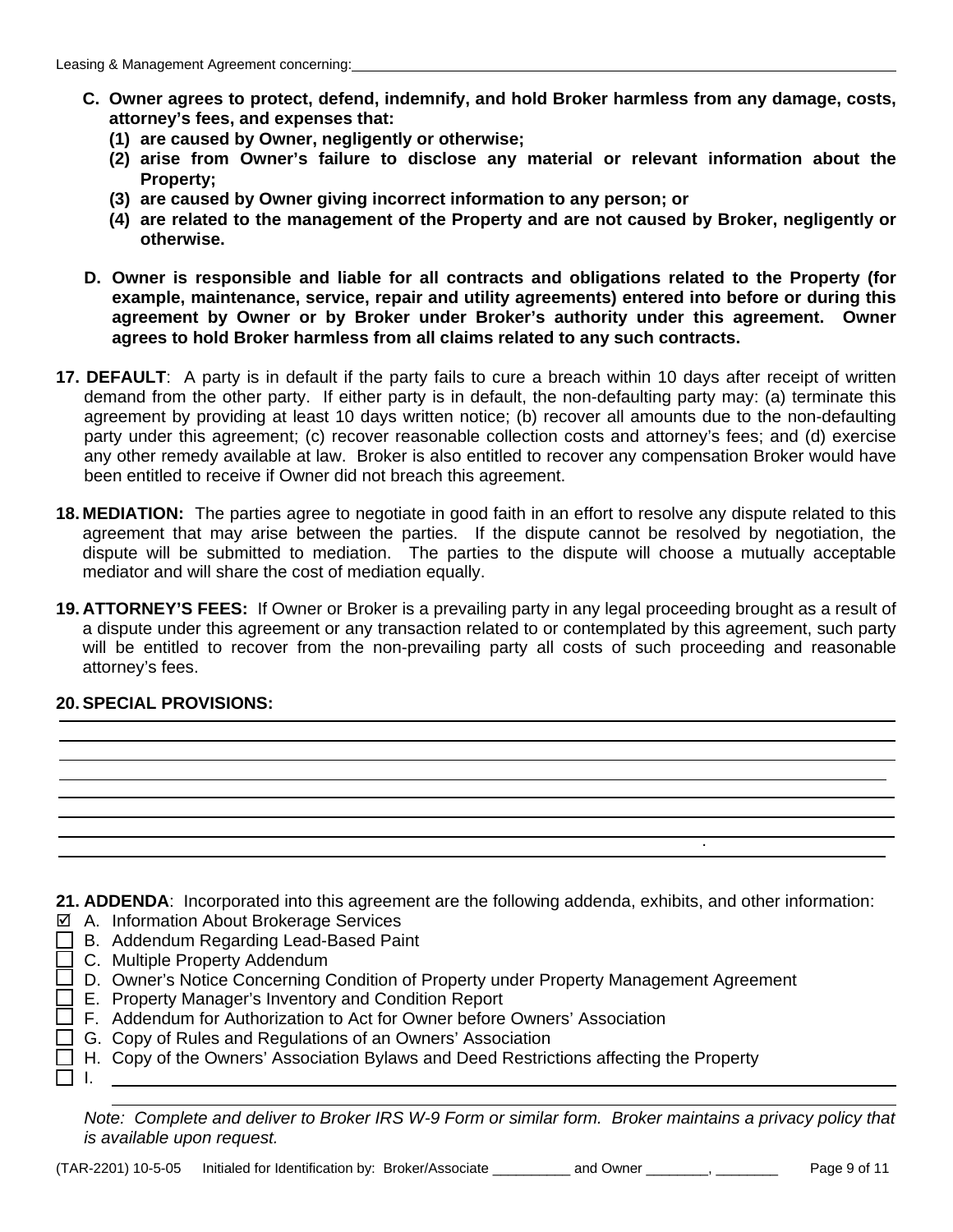### **22. AGREEMENT OF PARTIES:**

- A. Entire Agreement: This document contains the entire agreement of the parties and may not be changed except by written agreement.
- B. Assignments: Neither party may assign this agreement without the written consent of the other party.
- C. Binding Effect: Owner's obligation to pay Broker an earned fee is binding upon Owner and Owner's heirs, administrators, executors, successors, and permitted assignees.
- D. Joint and Several: All Owners executing this agreement are jointly and severally liable for the performance of all its terms. Any act or notice to, refund to, or signature of, any one or more of the Owners regarding any term of this agreement, its extension, its renewal, or its termination is binding on all Owners executing this agreement.
- E. Governing Law: Texas law governs the interpretation, validity, performance, and enforcement of this agreement.
- F. Severability: If a court finds any clause in this agreement invalid or unenforceable, the remainder of this agreement will not be affected and all other provisions of this agreement will remain valid and enforceable.
- G. Context: When the context requires, singular nouns and pronouns include the plural.
- H. Notices: Notices between the parties must be in writing and are effective when sent to the receiving party's address, fax, or e-mail address specified in Paragraph 1.

#### **23. INFORMATION:**

- **A. Broker's fees or the sharing of fees between brokers are not fixed, controlled, recommended, suggested, or maintained by the Association of REALTORS®, MLS, or any listing service.**
- **B. Fair housing laws require the Property to be shown and made available to all persons without regard to race, color, religion, national origin, sex, disability, or familial status. Local ordinances may provide for additional protected classes (for example, creed, status as a student, marital status, sexual orientation, or age).**
- **C. Owner may review the information Broker submits to an MLS or other listing service.**
- **D. Broker advises Owner to remove or secure jewelry, prescription drugs, and other valuables.**
- **E. The Property Code requires certain types of locks or security devices on all exterior doors of residential rental properties and requires smoke detectors in certain locations. The Property Code requires the security devices to be rekeyed and the smoke detectors to be tested each time a new tenant occupies the Property.**
- **F. Broker cannot give legal advice. READ THIS AGREEMENT CAREFULLY. If you do not understand the effect of this agreement, consult an attorney BEFORE signing.**

| <b>Broker's Printed Name</b>   | License No. | Owner |      |
|--------------------------------|-------------|-------|------|
| By:                            |             | By    |      |
| Broker's Associate's Signature | Date        |       | Date |
|                                |             | Owner |      |
|                                |             | Bv    |      |
|                                |             |       | Date |